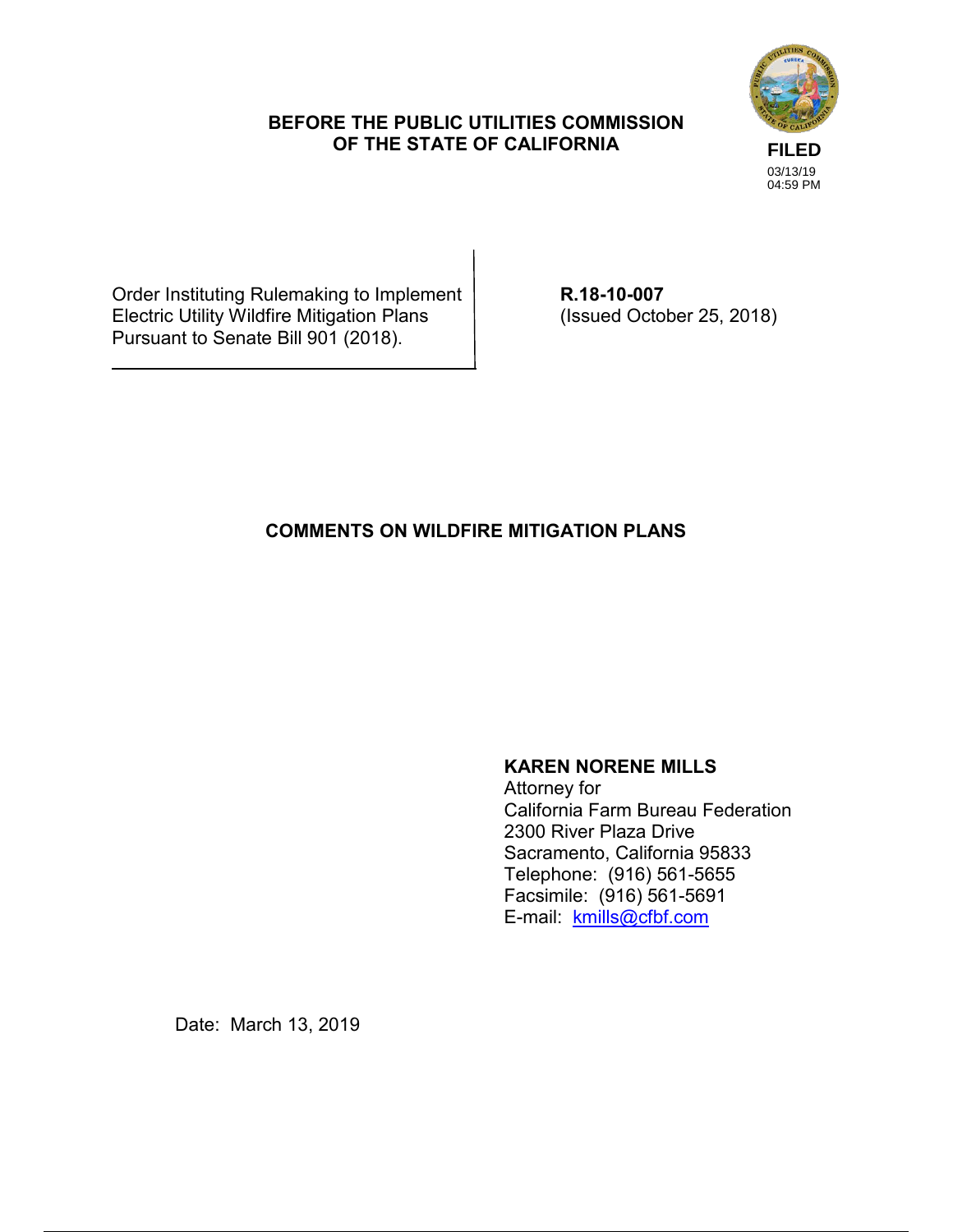#### **I. INTRODUCTION AND SUMMARY**

Pursuant to the Assigned Commissioner's Scoping Memo and Ruling in this proceeding and the schedule for submission of comments without hearings, the California Farm Bureau Federation ("Farm Bureau")<sup>1</sup> provides its Comments on the utilities' Wildfire Mitigation Plans. The Comments adhere to the common briefing outline agreed to among the parties and submitted to ALJs Thomas and Allen on March 8, 2019. Farm Bureau recognizes the challenges all participants to this proceeding face in addressing the issues raised by the Wildfire Mitigation Plans ("WMPs") under the time schedule which must be adhered to and appreciates the Commission's clear directions about how to effectively address them. Since these are the first WMPs filed in what will be recurring ones in years to come, it is recognized that this will not be the last opportunity to address necessary paths forward for appropriately managing utility infrastructure in high fire threat districts. These comments conform to that understanding.

Farm Bureau supports appropriate and effective steps to manage the increasing impacts of wildfires in the state. Our members throughout the state have been affected directly and indirectly by the wildfires, both as ratepayers and as residents of impacted communities. We recognize that the WMPs are one part of a multi-faceted strategy to address the wildfires that have increased throughout the state. Although we provide limited comments and perspective about specific programs proposed for implementation,

 $\overline{a}$ 

<sup>1</sup> The California Farm Bureau Federation is California's largest farm organization, working to protect family farms and ranches on behalf of its nearly 36,000 members statewide and as part of a nationwide network of more than 5.5 million members. Organized 100 years ago as a voluntary, nongovernmental and nonpartisan organization, it advances its mission throughout the state together with its 53 county Farm Bureaus.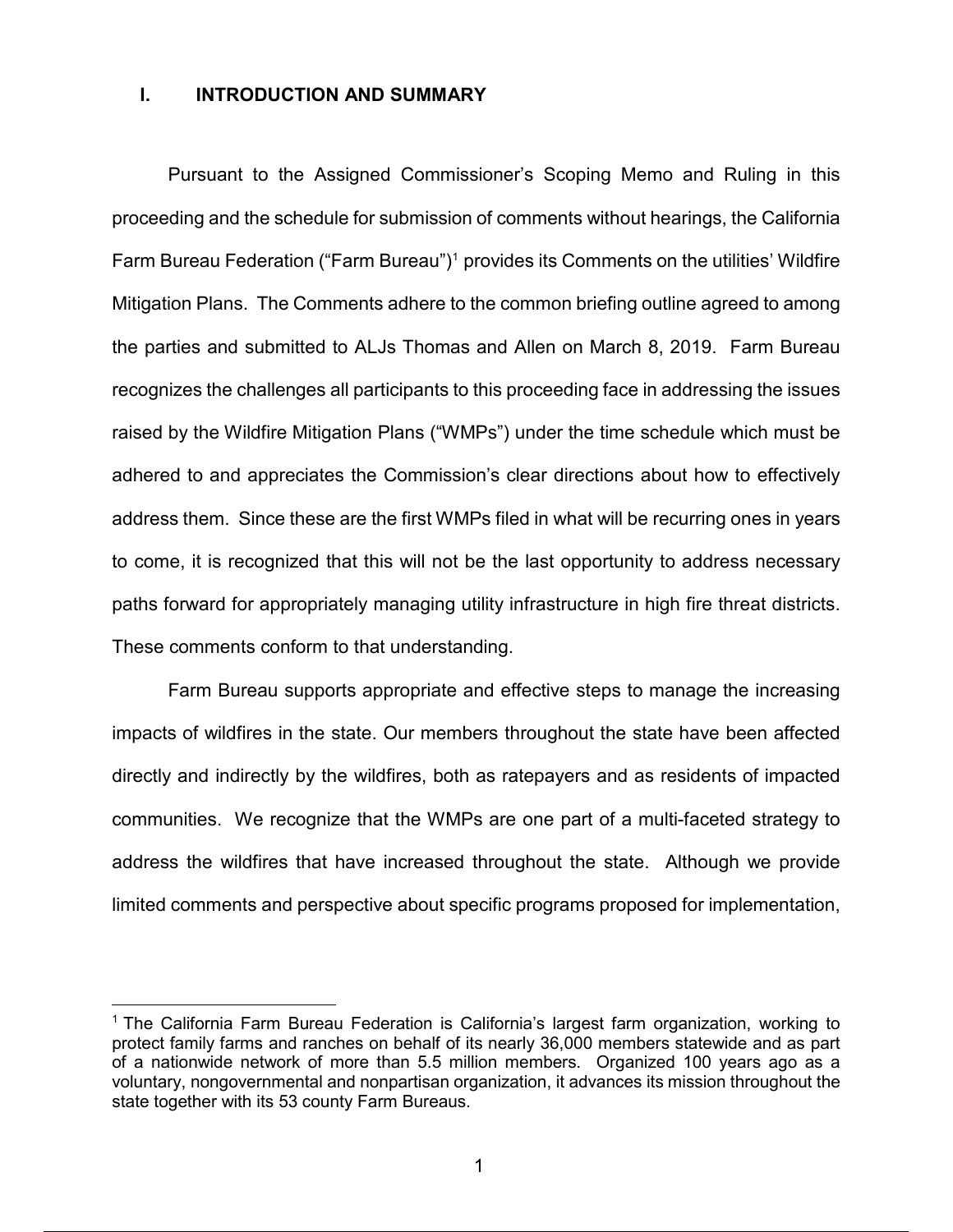most of our comments are focused on the ramifications from the Commission's approval of the plans for purposes of cost recovery and adherence to expected performance. These comments address four sections of the common briefing outline as follows:

- Recovery of WMP cost expenditures and the effect, if any, of compliance with the WMPs on the prudency standard addressed in the Meaning of Plan Approval section.
- Recognition of other important ongoing statewide activities related to wildfire management addressed in the Overall Objectives and Strategies section.
- Farm Bureau's perspective on utility vegetation management programs addressed in the Wildfire Prevention Strategy and Programs section.
- Support for a scheduled staggering of future WMP filings addressed in the Recommendations for Future WMPs section**.**

## **II. 1. MEANING OF PLAN APPROVAL**

Section 8386 of the Public Utilities Code provides direction about the interplay between the tracking and recovery of WMP costs. The utility advice letters establishing the memorandum accounts pursuant to SB 9012 recognize that entry of the costs into the memorandum accounts does not assure full recovery, as the costs will be subject to Commission scrutiny in a later proceeding. The implications of the approval of the WMPs pose cost impacts to ratepayers both as a planning tool and as a measure of compliance

 $\overline{a}$  $2$  See for example Southern California Edison Company AL 3936-E, January 18, 2019; San Diego Gas and Electric Company 3333-E, January 16, 2019; and Pacific Gas and Electric Company 5419-E, November 1, 2018.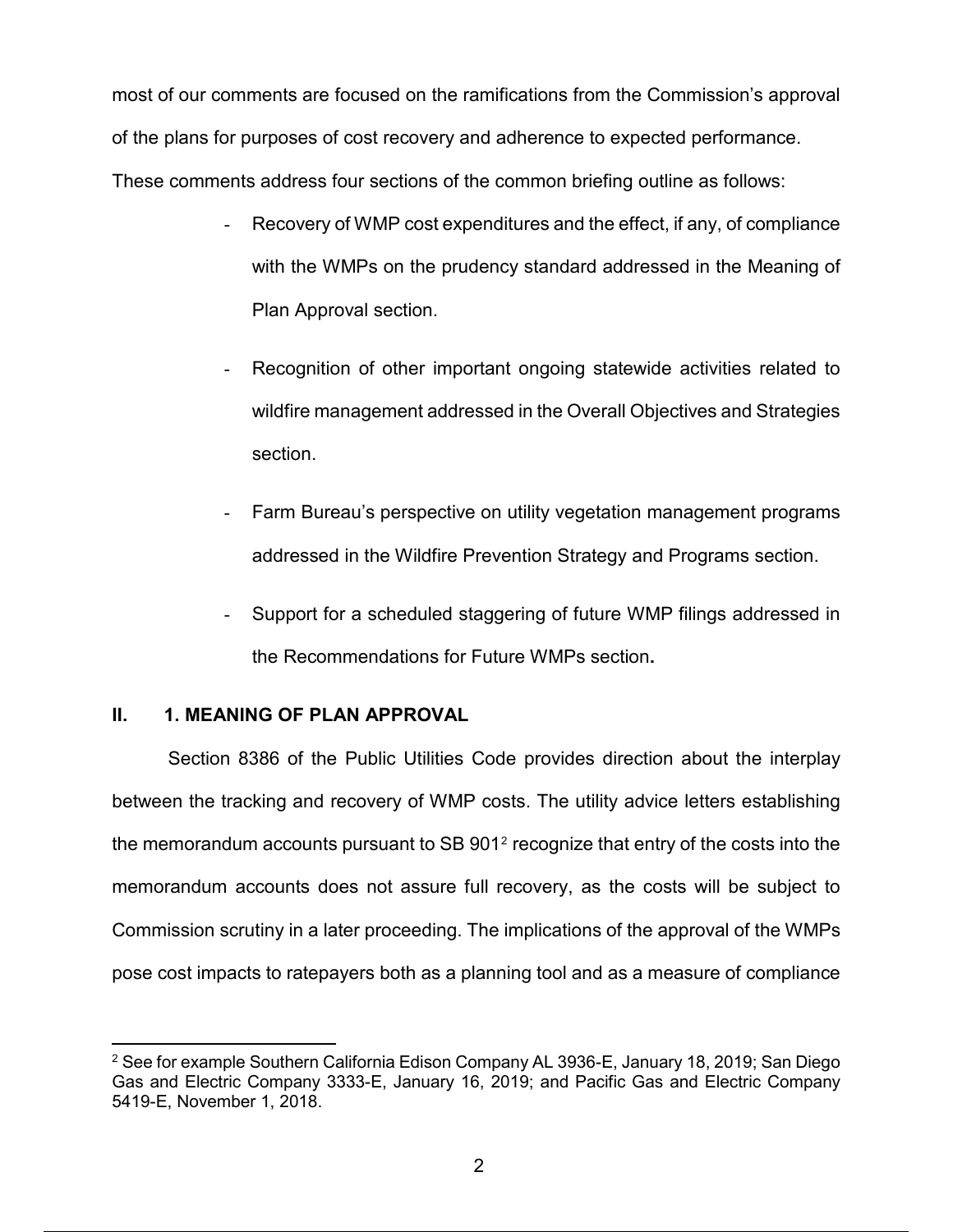for assessment of proper management of its system. While Farm Bureau addresses both, consideration of the certainty over the cost recovery of the WMPs as a planning tool is set out first.

#### **A. Recovery of WMP Costs**

 There should be no debate that it is in the best interests of all stakeholders for the process outlined by the Legislature related to the WMPs to succeed. Success requires that there are substantive, strategic measures implemented at cost levels manageable for the ratepayers to sustain on an ongoing basis, which measures result in consistent improvements. The Legislature set-up that process by requiring consideration of whether the cost of implementing each utilities' WMP is just and reasonable in the applicable general rate case application, with the costs for implementation tracked in a memorandum account.3 The Order Instituting Rulemaking in this proceeding did not deviate from the firm directive that approval of the WMPs would not be a substitute for any review in a general rate case but recognized the potential cost implications of the proposals had to be weighed. 4 In fact, in establishing the templates for the WMPs cost estimates were required to weigh the cost implications.<sup>5</sup>

However, some of the utilities' interpretations of the language and directives suggest a more definitive outcome from an approval of the WMPs by representing that: "For cost recovery purposes, demonstrating substantial compliance with the Commissionapproved Plan requirements should facilitate the Commission's subsequent just and

<sup>3</sup> Public Utilities Code subsections 8386(e), (g) and (j)

<sup>4</sup> Order Instituting Rulemaking, October 25, 2018, page 4

<sup>5</sup> Administrative Law Judge's Ruling on Wildfire Mitigation Plan Template, and Adding Additional Parties as Respondents, January 17, 2019, page 2.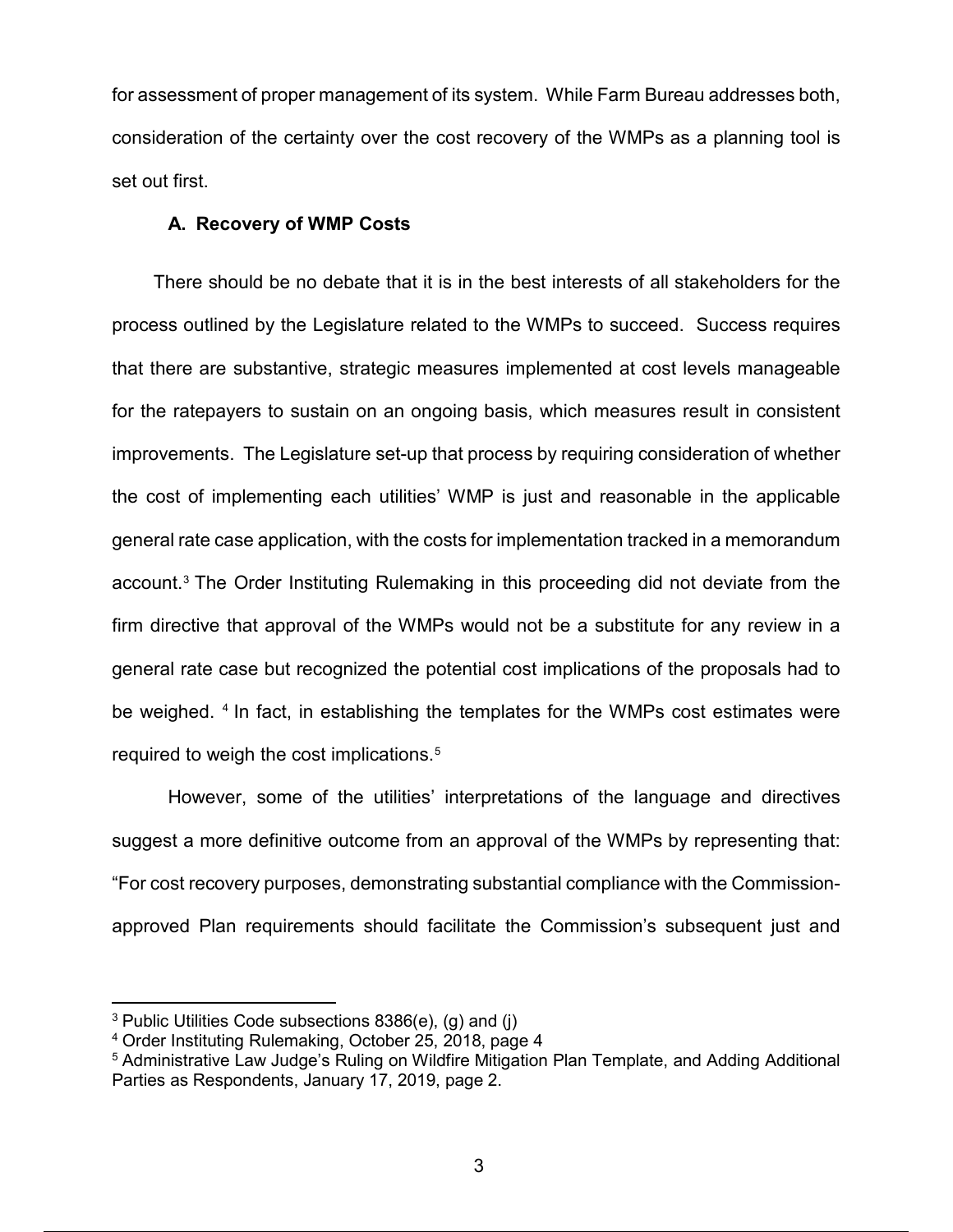reasonable review."6 As explained in a different context, the WMPs are viewed as setting up a base case such that: " The Commission's review of the costs incurred by the utilities in those proceedings should confirm that actual costs were incurred for the Commissionapproved programs and were consistent with the cost estimates offered by the utilities as measured by a reasonableness band. To the extent the costs for a specific program exceed the estimates provided in this proceeding, the utility should be able to offer evidence that the costs are reasonable."7 That approach demonstrates an inclination to treat the cost estimates as budgets for the programs, whereby approval of the WMPs assures recovery up to the budget item and only excesses beyond the budgets are subject to scrutiny, which is not supportable by statutory direction.

If the process the Legislature established created limited uncertainty about cost recovery, it was done in order that specified programs would commence as soon as possible yet ensure the Commission would exercise its full oversight over the costs. The cost estimates in the WMPs provide a context to the programs, but without the precision that would normally accompany funding requests for programs. Even without a determination on cost recovery for programs at the outset, the utilities are incentivized to make needed improvements to their systems, as those improvements will correspondingly help reduce the risks of damages. Booking the costs to the memorandum accounts does not assure their recovery. Although general agreement exists on that point, there is not agreement on the range of costs subject to review. The statutory language of both Public Utilities Code section 8386 (g) and (j) demonstrates the

<sup>6</sup> SDG&E WMP, page 83 and substantially the same language at SCE WMP, page 8.

 $7$  Joint Response of Southern California Edison Company and Pacific Gas and Electric Company to Motions for Evidentiary Hearings by TURN and POC, R. 18-10-007, February 25, 2019, page 3.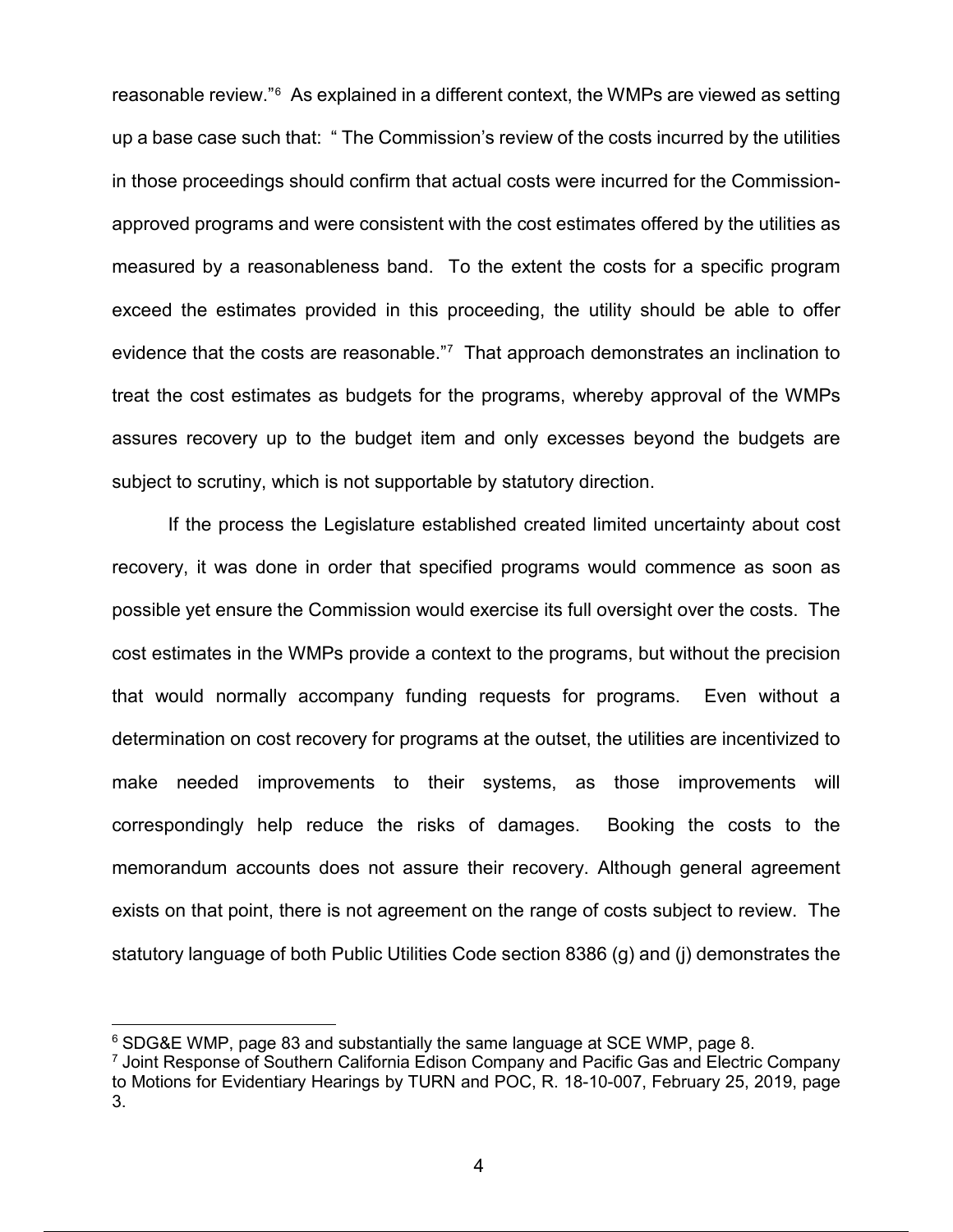Legislature's intent to provide a broad review of costs in subsequent general rate cases that assures ratepayer interests are balanced with other interests implicated through the WMPs, while funding improvements to utility infrastructure and systems.

Memorandum accounts importantly assure that the expenditure of costs associated with certain activities do not run afoul of retroactive ratemaking prohibitions.<sup>8</sup> Such accounts operate in multiple settings to assure recovery of costs by the utility once entered into the account with varying degrees of requirements for recovery. WMP costs should not be given a presumption of authorization and must be required to meet the same burden as other costs requested for approval in a general rate case. Like those other costs, recovery should be sought through testimony in the appropriate application, requiring a compelling case be made to request the recovery of the costs from the Commission. In a general rate case that compelling case requires the utility to meet the burden of proving that it is entitled to the relief sought in the proceeding and affirmatively establishing the reasonableness of all aspects.<sup>9</sup> Even for programs justified on the basis of safety, the Commission should require a demonstration both of the need for and reasonableness of the programs themselves and that the approach for the programs is the most cost-effective method available to the utility.10

Without explicit directives about the scope of the scrutiny that will be used to assess the WMP costs in the Commission decision adopting the WMPs, all parties could be harmed through misunderstood expectations about the cost recovery process. The expectation that some level of costs would be eligible for recovery as part of approving

<sup>8</sup> Resolution No. E-3238, July 24, 1991.

<sup>9</sup> D. 14-08-032, page 17, August 14, 2014.

<sup>10</sup> D. 14-08-032, page 29.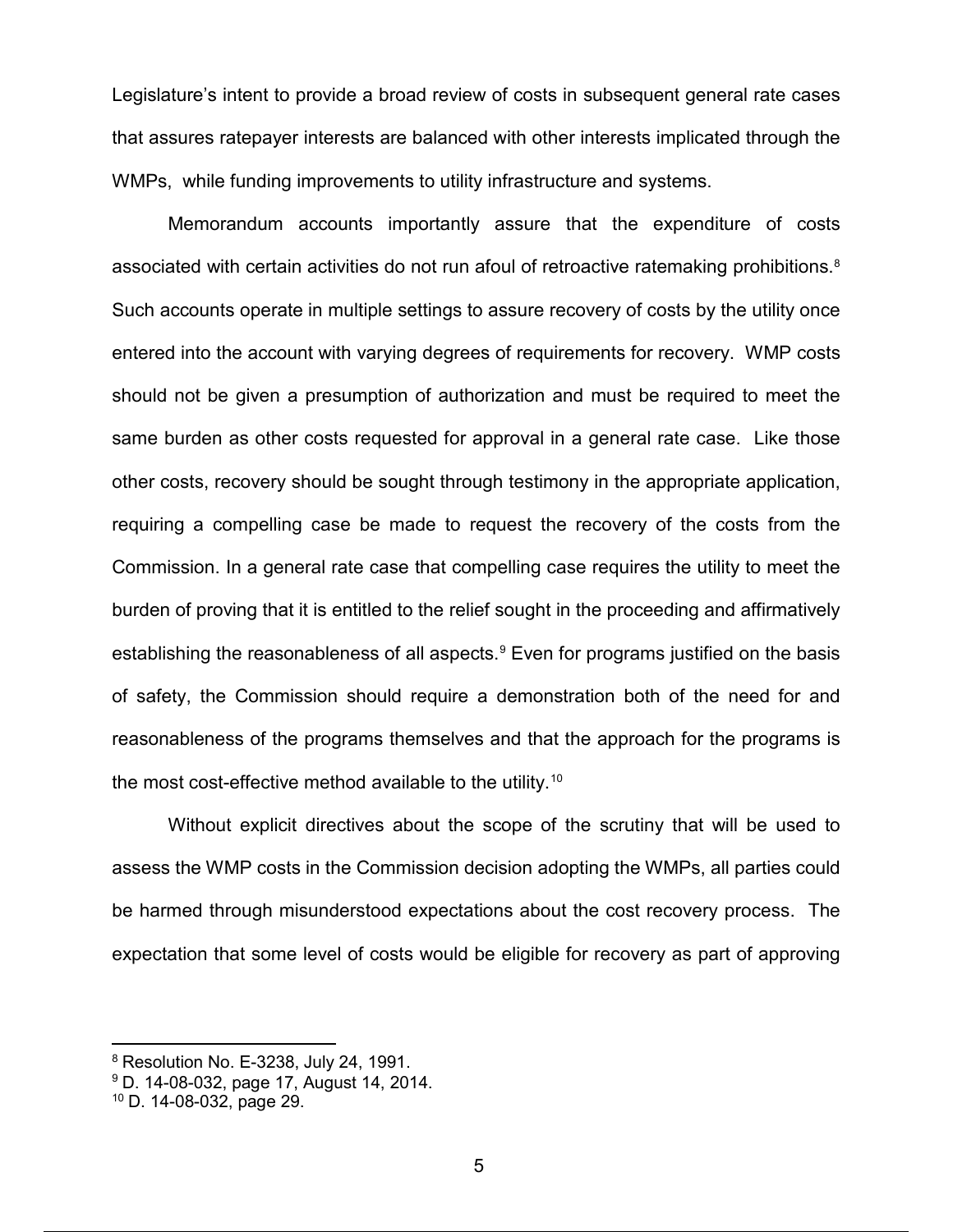any programs within the initial WMPs should not detract from the full review of the costs associated with the programs.

#### **B. Prudency Standard and Compliance with Plans**

It was in the related proceeding, R. 19-01-006 $11$ , that arguments were made by the utilities to elevate compliance with the WMPs as a new standard for prudent utility conduct despite clear language from SB 901 indicating otherwise. "In opening comments, both SDG&E and Southern California Edison ("SCE") argued that the Commission should address cost recovery by clarifying that an IOU will be deemed prudent for cost recovery purposes if the IOU is found to have substantially complied with its Commission-approved Wildfire Mitigation Plan." <sup>12</sup> Although R. 19-01-006 may provide direction about how WMPs impact the prudency determination established by Public Utilities Code section 451.1, it is important here to affirm the role the WMPs under review here play.

Public Utilities Code section 451.1 designates the WMPs as just one element of many in considering recovery of costs arising from a catastrophic wildfire. In addition, Public Utilities Code section 8386(f) provides that: "The commission's approval of a plan does not establish a defense to any enforcement action for a violation of a commission decision, order, or rule." Such language indicates that assessments about utilities' performance in this arena require a broader examination than how the provisions of the WMPs were met. Even in addressing the utilities' compliance with the WMPs, the statute

<sup>11</sup> Order Instituting Rulemaking to Implement Public Utilities Code Section 451.2 Regarding Criteria and Methodology for Wildfire Cost Recovery Pursuant to Senate Bill 901 (2018) <sup>12</sup> SDG&E Reply Comments, R. 19-01-006, February 25, 2019, page 4, citing SCE Opening Comments pp. 13-16 and SDG&E Initial Comments pp. 14-15.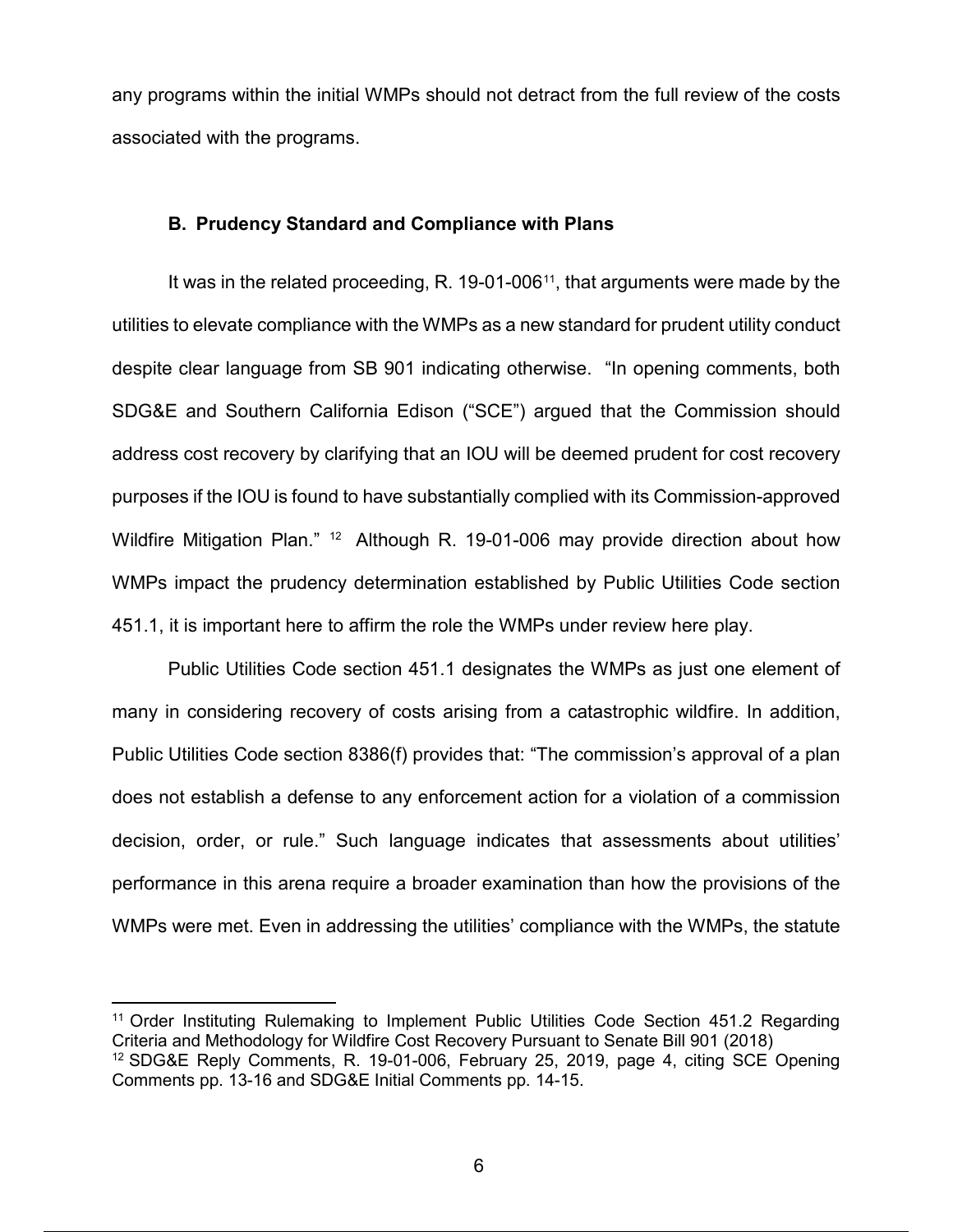recognizes there are various regulations, laws, commission orders that must be scrutinized in conjunction with the WMPs to determine compliance.<sup>13</sup> Most obvious is the interrelationship between the requirements in the Commission General Order 95, which affect the integrity of the utilities' infrastructure. Although elements of the WMPs are informed by GO 95, such as vegetation management requirements, the elements of the WMPs are a subset of overall compliance with various regulations, as recognized by PG&E: "The significant and aggressive expansion, enhancements, and acceleration of wildfire risk mitigation measures that are proposed in this Plan is in addition to PG&E's ongoing regulatory compliance workstreams." <sup>14</sup> The WMPs are clearly not interchangeable with the prudency factors in section 451.1 and have not been presented in a manner that would usurp those delineated factors.

# **III. 2. OVERALL OBJECTIVES AND STRATEGIES**

It is essential to recognize that these WMPs are an important element of the ongoing actions taken by the State to address the impact of the wildfires faced by so many businesses and residents but are still just one part of that effort. The WMPs should be viewed in that context to support reasonable expectations about outcomes from their implementation. Recognition that utility infrastructure related wildfires are a subset of causes places this process in an appropriate context. Thus, it's very important that continued focus be placed on all other aspects related to wildfire causes and their spread to help in reducing those related to utility infrastructure.

 $13$  Public Utilities Code section 451.1 (a)(9).

<sup>14</sup> PG&E WMP, page 36.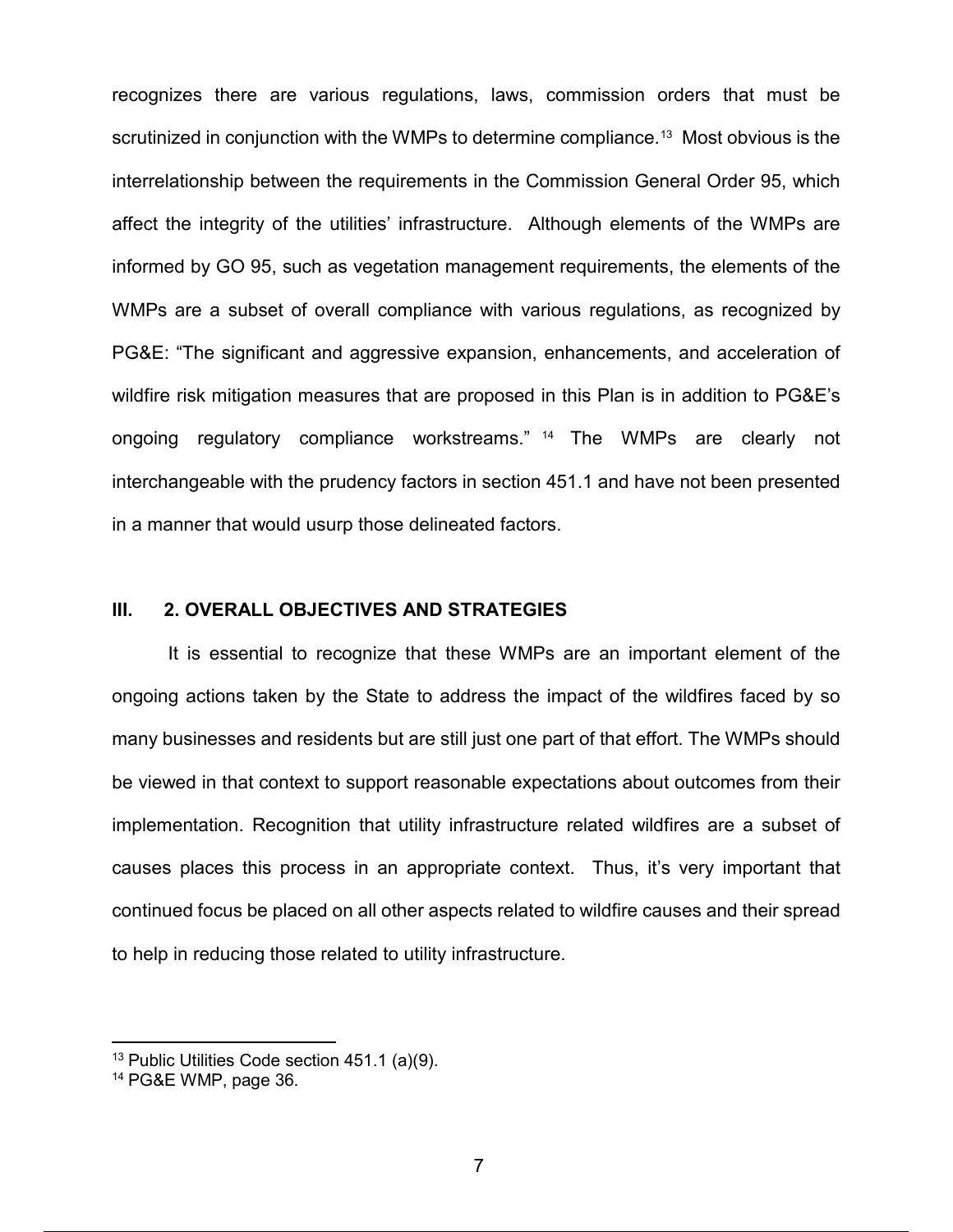Some of the utilities detail the risks associated with climate change as required by statute. <sup>15</sup> However both manmade and natural factors have combined to place California forests and wildlands in their current condition, exacerbating the intensity and scope of wildfires. The need for active forest management has been seen all too vividly in recent years. Excessive vegetation density, an overabundance of smaller trees and underbrush, and unprecedented tree mortality will continue if actions to improve forest health are not pursued. Decades of active management and ongoing funding will be needed to reverse problems exacerbated by regulatory constraints, lack of funding and decades of fire suppression. CAL Fire recently recommended a suite of actions to maximize safety and improve forest health, including the identification of more than 30 strategically defined local projects that can be addressed urgently in partnership with communities to make a difference this wildfire season.<sup>16</sup> The Commission's support of efforts to address different, but related, issues will assist with the statewide programs.

There is great momentum from state government to find solutions to California's wildfire and forest-management crises. SB 901 not only addressed utility related wildfire issues but was also the most comprehensive legislative proposal related to wildfire prevention, fuel reduction, and forestry policies.

It is hoped that the recent announcement by the California State Board of Forestry and Fire Protection and the Department of Forestry and Fire Protection to expedite forestmanagement projects and prescribed burns, by creating a single, streamlined environmental-review process for activities conducted on private land will facilitate the efforts being considered here. Regulatory streamlining for environmental reviews is not

<sup>15</sup> SCE WMP, pp 12-13; PG&E WMP, pp 17-19.

<sup>16</sup> Community Wildfire & Mitigation Report (In response to Executive Order N-05-19) dated February 22, 2019.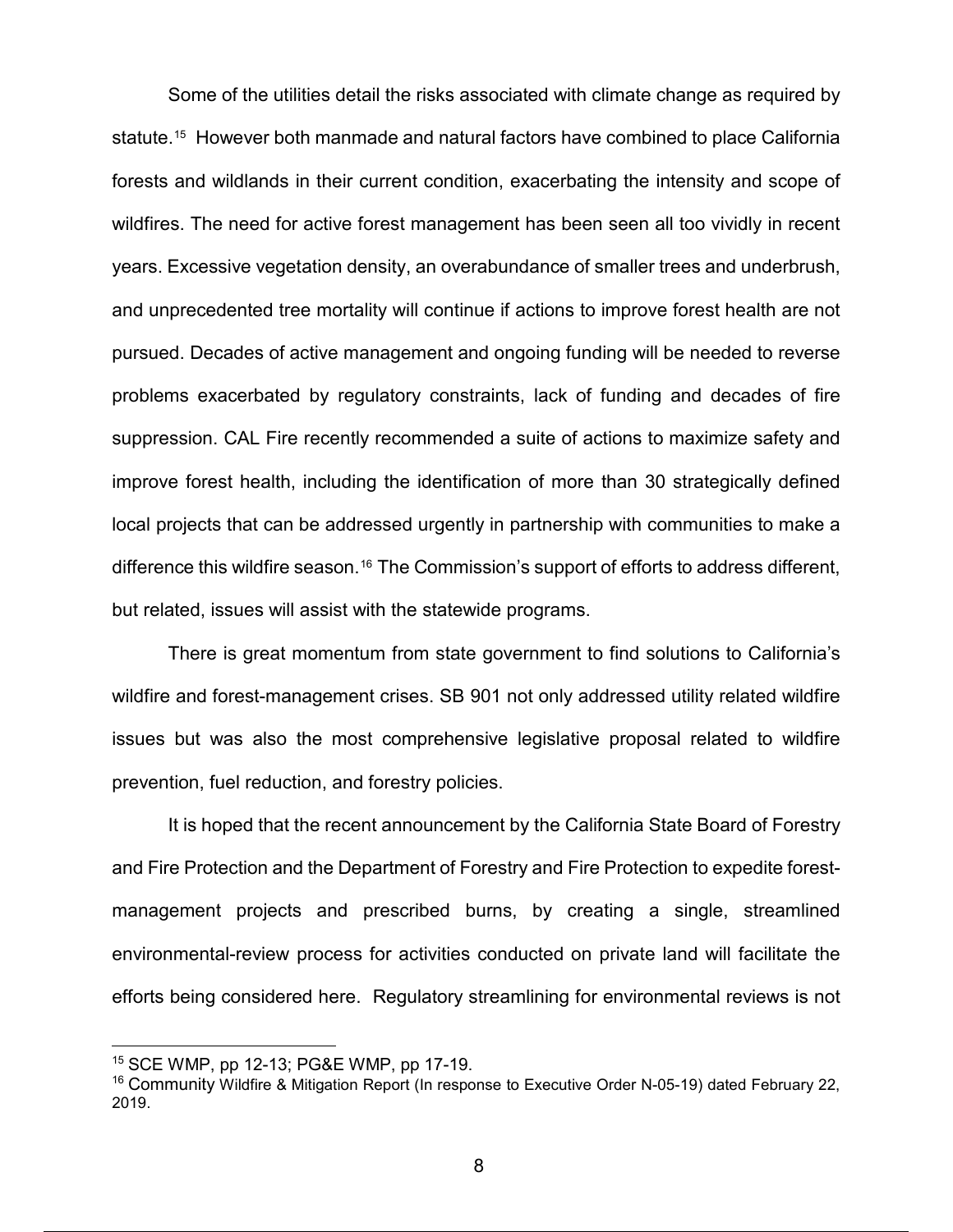an entirely new concept, but it's imperative that California state agencies begin to carefully examine the current condition of our forested landscapes and move expeditiously, both to protect Californians from wildfires and to protect our forests from further environmental damage. This option effectively eliminates the need for repetitive review of related actions on a project-by-project basis, while allowing comprehensive examination.

Vegetation management is broader than the programs presented by the utilities and can also consist of activities such as prescribed fire, mechanical and manual thinning, grazing and the targeted ground application of herbicides—all intended to alter landscape fuels and reduce the size, intensity and frequency of wildfire. Such vegetation management is a wildfire-prevention strategy that complements other fuel-reduction projects conducted by the federal government, local governments and individual Californians who practice and maintain defensible space, or who have invested financially by retrofitting their homes with more wildfire-resilient construction. Farm Bureau supports complementary efforts to address the issues sought to be solved in this and related proceedings.

#### **II. 4. WILDFIRE PREVENTION STRATEGY AND PROGRAMS**

Farm Bureau appreciates the consideration that has gone into the utilities' filings in this proceeding, particularly this section addressing the strategies and programs that can and should be used for addressing what has been learned from the recent wildfires and how to implement effective changes. Farm Bureau has not recently participated in the phase one of general rate cases or similar proceedings that closely examine the costs for utility operation and maintenance of the systems and infrastructure. With the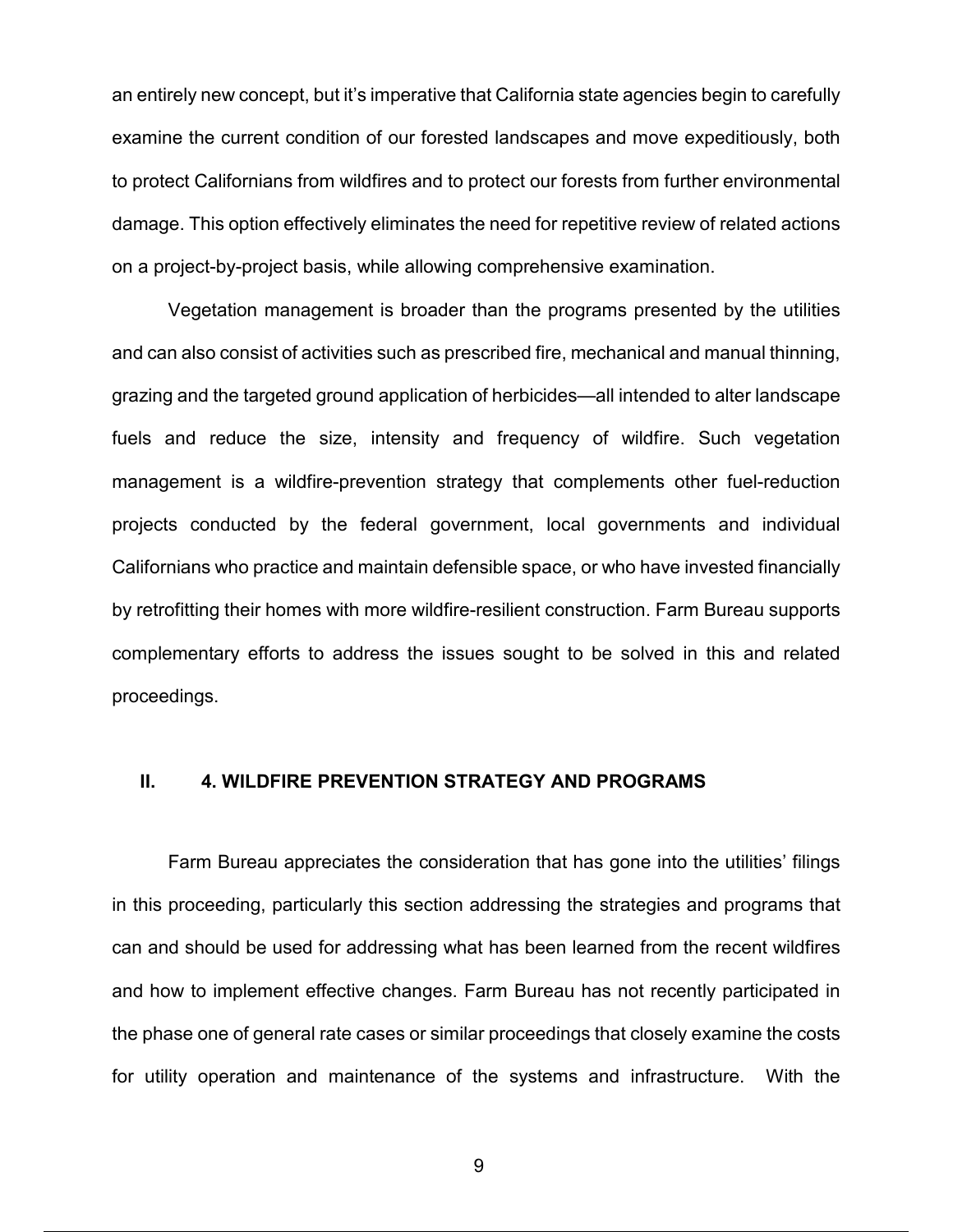accelerated schedule and complexities of this proceeding, it has not been possible to commence any substantive review of the programs and the cost estimates provided. We are confident that the Commission's scrutiny of the programs at this stage and subsequent opportunities in general rate cases will assure that there is no duplication with previously requested and authorized activities and programs funded by ratepayers. Farm Bureau, however, has experience with utilities' vegetation management activities that may inform the programs here. We also provide preliminary comments about the deenergization topic.

#### **A. (D.) Vegetation Management Plan**

Farm Bureau's experience with utility vegetation management programs generally excludes the types of vegetation addressed here, as agricultural operations are by their nature and definition excluded from the high fire threat districts.<sup>17</sup> However, even in areas not within high fire threat districts, issues between landowners or business operations and utility practices about vegetation management have arisen and offer perspectives in that context. Our experience is that the most problematic encounters arise with regard to transmission line easements, as the largest clearances arise in that context.

 PG&E references the challenges of working with landowners and communities in addressing vegetation management challenges. 18 While landowners or communities may question the breadth of actions the utilities determined are necessary for adhering to safe operation requirements in the high fire threat districts, at the same time utilities

<sup>&</sup>lt;sup>17</sup> Appendix E to Rule 35 of G.O. 95, item jij in Case 14; See 14 California Code of Regulations Section 1257 that exempts certain agricultural areas from the clearance requirements outlined in Public Resources Code section 4293.

<sup>18</sup> PG&E WMP, pp 83-84.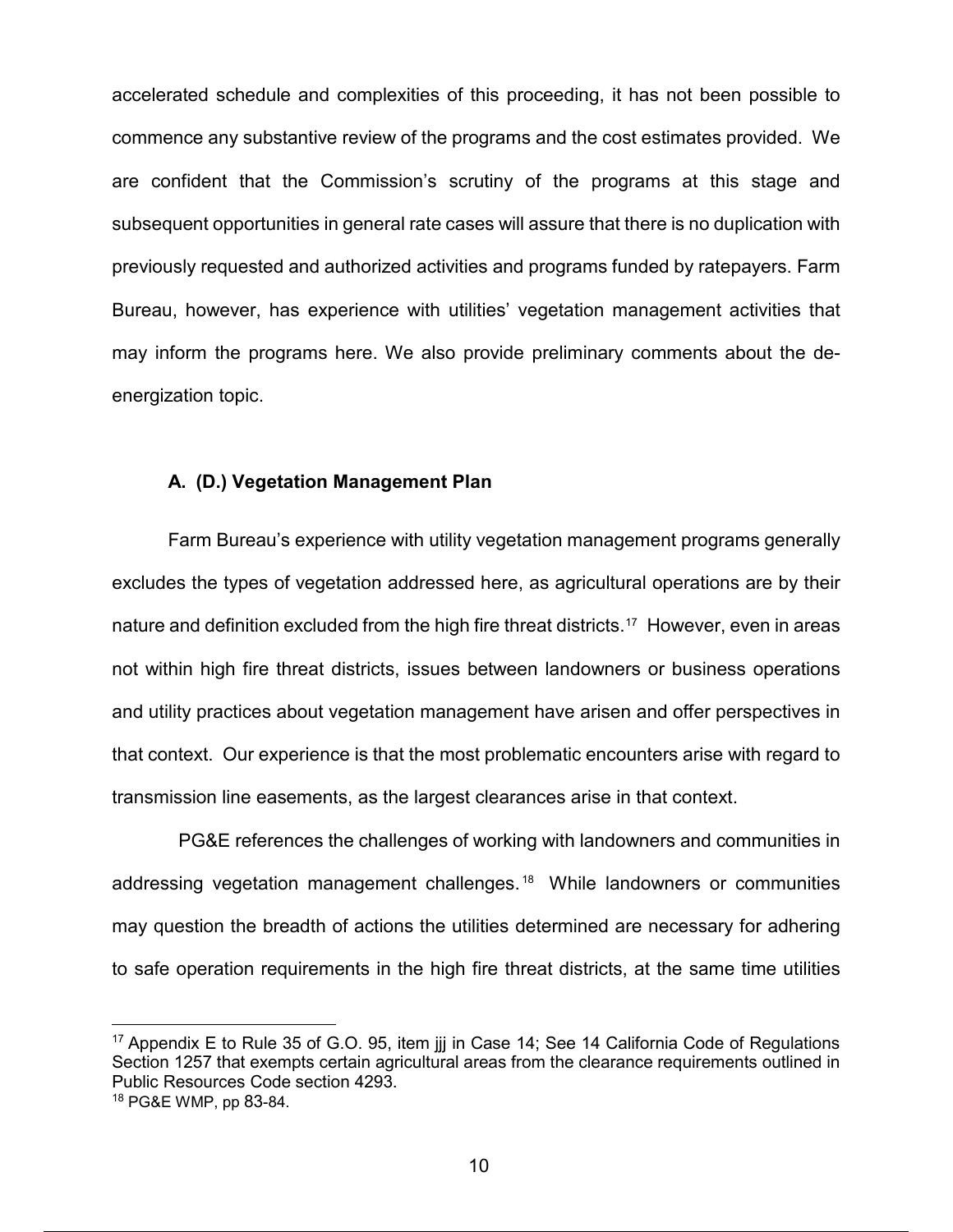are accorded a fairly high level of discretion in addressing specific conditions. It is difficult to assess the level of impact from landowner objections to vegetation management programs, however, based on experience in a variety of circumstances we have learned that understanding reasons for the objections can lead to solutions. Our observation from a variety of events in non-high fire threat district locations, is that the utilities' outreach to and explanations to customers may have lagged behind their activities to increase the various pruning requirements, which created confusion and resistance to some extent about the vegetation management efforts. When parameters and programs for vegetation are established and maintained for a number of years, a concerted effort must be made to explain significant changes to the programs.

In this context the important action to be considered is that the communication and the procedures used by the utilities regarding vegetation management on all types of property – private, municipal, state, federal owned – must be considered a key element in the program. In non-emergency circumstances there should be outreach that reflects a willingness to explain the underlying reasons for the actions taken. In addition, consideration of post-management activities and inspections are also essential for building consistent positive working relationships on targeted properties. On many properties, inspections and management activities occur on a regular basis. Lack of communication or appropriate treatment of the properties in one instance is likely to precipitate more questions and concerns about further activities.

#### **B. (F.) Protocols on Public Safety Power Shut-Off (or de-energization)**

Farm Bureau is keenly interested in the programs that utilities have implemented and continue to refine necessitating the shut-off of power to minimize public safety risk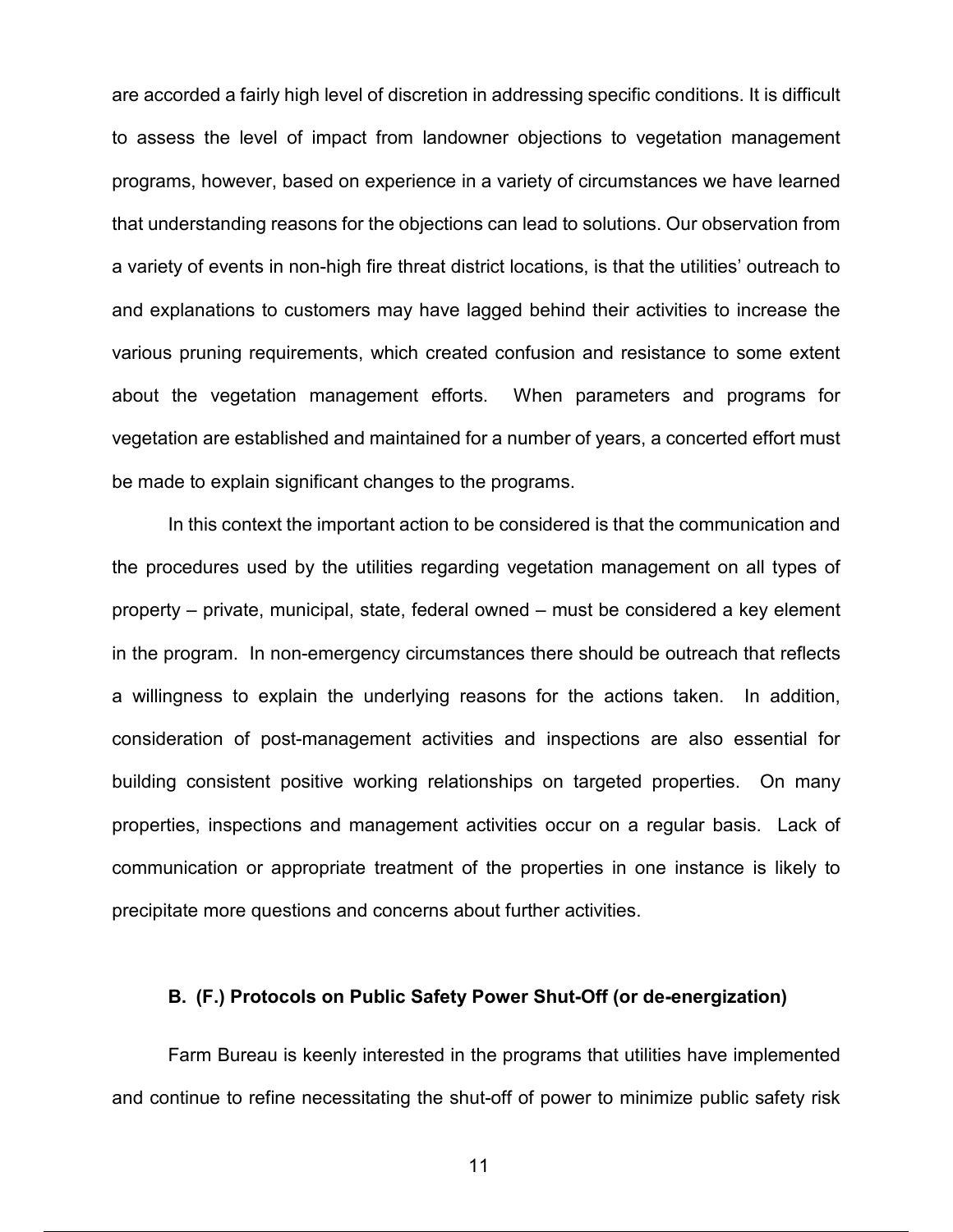during high wildfire conditions. Since the Commission has adopted Resolution ESRB-8 detailing elements of the de-energization programs, it has established certain requirements that must move forward. In addition, the Commission has now opened a separate proceeding, R. 18-12-005, to examine its rules allowing the utilities to deenergize power lines in appropriate conditions. As outlined in the Assigned Commissioner's Scoping Memo and Ruling (Phase 1) in that proceeding, the Commission will undertake a thorough examination of de-energization processes. The adjustments to utility programs that Farm Bureau plans to address regarding the value of agricultural lands in mitigating the consequences of wildfires and the importance of the reenergization process will occur in the de-energization Rulemaking.

# **III. 7. RECOMMENDATIONS FOR FUTURE WMPS**

Farm Bureau's recommendations for consideration of future WMPs are procedural rather than substantive in nature. Appropriately, this round of WMPs was introduced, reviewed and will be acted upon quickly. As part of the decision on them, the Commission should set out a schedule for future WMP filing dates and compliance periods that do not require all WMPs to be filed and reviewed simultaneously. Pursuant to Public Utilities Code subsections 8386(b) and (e) the Commission has the authority to both stagger compliance periods and extend the deadline for approvals of the WMPs, which would better accommodate all stakeholders' resources for participation, including the Commission's. Such a determination would also be consistent with the Commission's concept expressed in the initial Rulemaking that: "The Commission will also use this